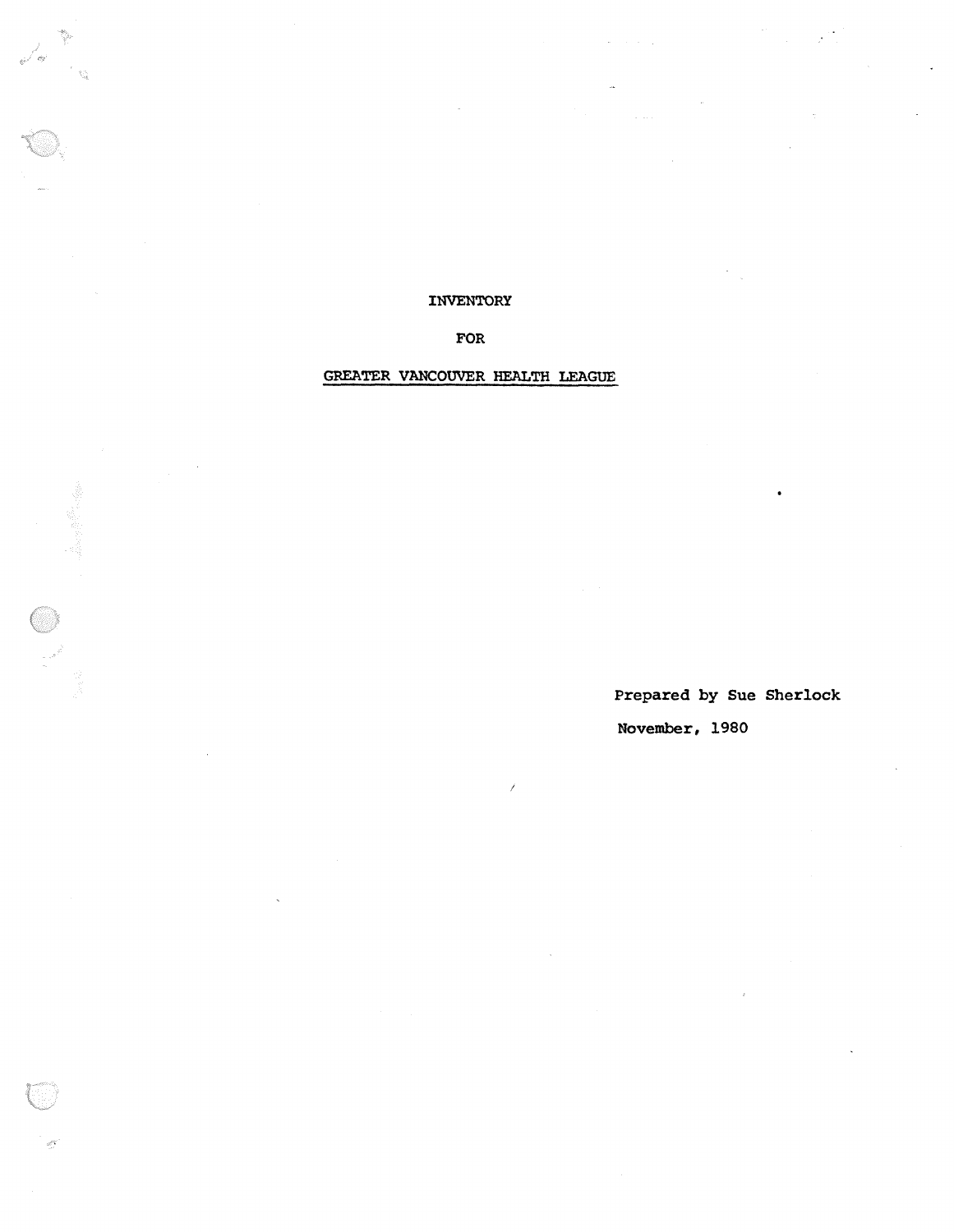Material writeen by and about the Greater Vancouver Health League . The material is comprised of minute books, conferences, correspondence pamphlets and newspaper clippings .

| BOX NO.  | <b>MINUTES</b>                                                                          | <b>DATES</b>                      |
|----------|-----------------------------------------------------------------------------------------|-----------------------------------|
| $1 - 1$  | Greater Vancouver Health League Minutes for<br>Board of Directors & Executive Committee | Sept. 9, 1930 -<br>Jan. 29, 1936  |
| $1 - 2$  | Greater Vancouver Health League Minutes for<br>Board of Directors & Executive Committee | Feb. 28, 1936 -<br>Jan. 31, 1941  |
| $1 - 3$  | Greater Vancouver Health League Minutes for<br>Board of Directors & Executive Committee | Mar. 7, 1941 -<br>Dec. 2, 1949    |
| $2 - 1$  | Greater Vancouver Health League Minutes for<br>Board of Directors & Executive Committee | Jan. 17, 1950 -<br>Nov. 28, 1952  |
| $2 - 2$  | Greater Vancouver Health League Minutes for<br>Board of Directors & Executive Committee | Jan. 23, 1953 -<br>Dec. 4, 1957   |
| $2 - 3$  | Greater Vancouver Health League Minutes for<br>Board of Directors & Executive Committee | Feb. $5, 1958 -$<br>Mar. 21, 1962 |
| $3 - 1$  | SUBJECT FILES<br>Audiometer                                                             |                                   |
| $3 - 2$  | Chlorination                                                                            |                                   |
| $3 - 3$  | Dental Health Division                                                                  | $1955 - 1960$                     |
| $3 - 4$  | Health Council: Guiding Principles and<br>Correspondence                                |                                   |
| $3 - 5$  | Home for Emotionally Disturbed Children                                                 |                                   |
| $3 - 6$  | Industrial Health Division                                                              | May 25, 1937 -<br>June 16, 1955   |
| $3 - 7$  | Nursing Homes Act                                                                       |                                   |
| $3 - 8$  | Nursing Homes Correspondence                                                            | Jan. 6, 1955 -<br>May 30, 1958    |
| $3 - 9$  | Nursing Homes Correspondence                                                            | June 4, 1958 -<br>March 21, 1960  |
| $3 - 10$ | Organizing for a Child Guidance Centre                                                  |                                   |

 $\tilde{\mathcal{S}}$ 

é.